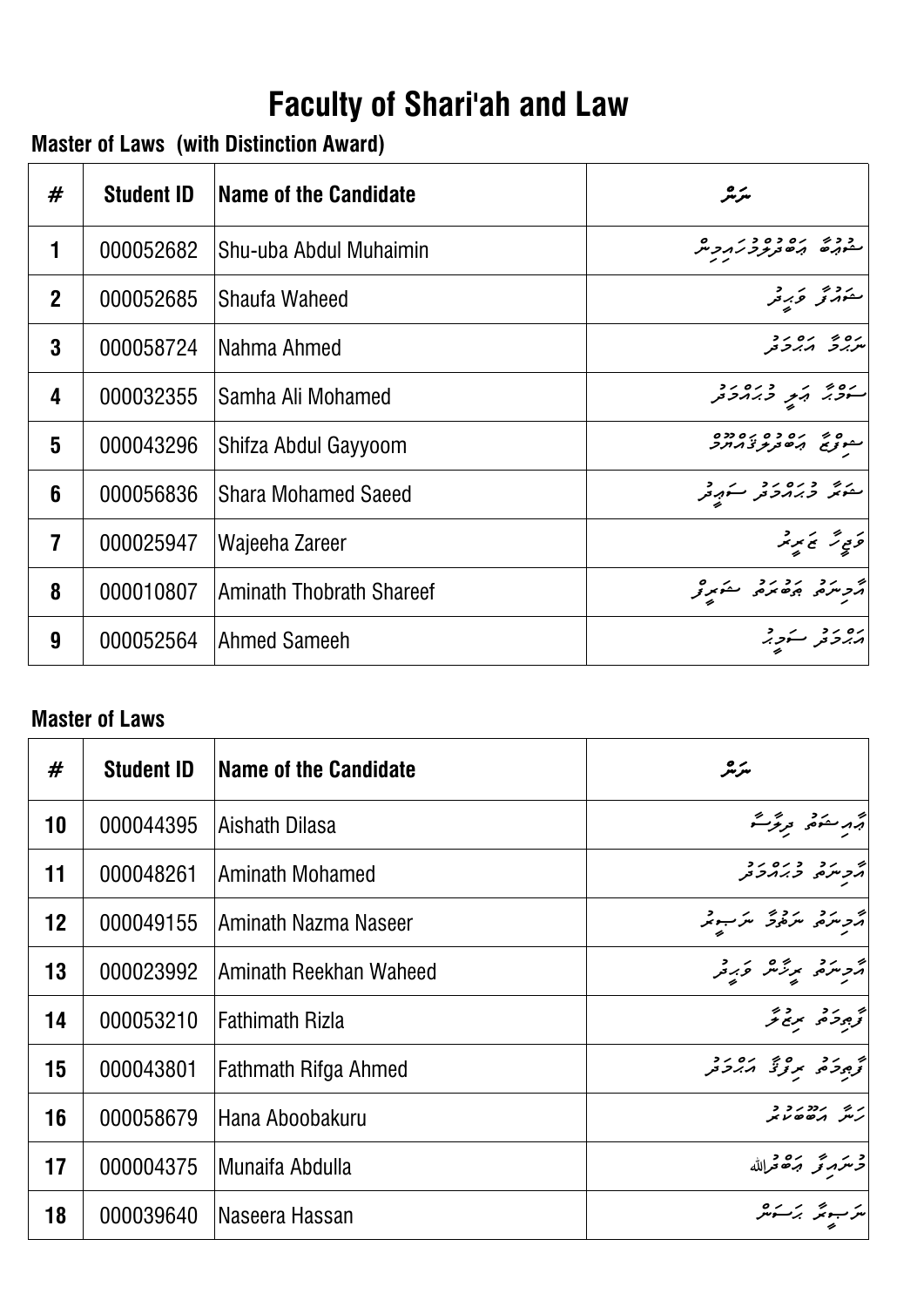| 19 | 000020436 Nuzuhath Waheeda  | د د ر د د کر د کر میتواند به اندازه برای در این به دست به داشته باشد به دست باشد به دست باشد باشد باشد باشد<br>  سریع برخواند کرد کرد |
|----|-----------------------------|---------------------------------------------------------------------------------------------------------------------------------------|
| 20 | 000052910 Ramziyya Rushdhee | برونج مرش بر مقوم ِ                                                                                                                   |

# **Faculty of Engineering, Science & Technology**

## **Bachelor of Arts in Architectural Design**

| #         | <b>Student ID</b> | Name of the Candidate   | سرمر                                            |
|-----------|-------------------|-------------------------|-------------------------------------------------|
| 21        | 000051381         | Ahmed Nihaaz Aboobakuru | ים ידי ידי ידי דר<br>גיבת יי <i>ני</i> א גםסטא  |
| <b>22</b> | 000058608         | Aishath Rishma          | أقهر متوفر برمقوش                               |
| 23        | 000058756         | Aminath Ameera          | ترديرة تزبر                                     |
| 24        | 000050509         | Aminath Farahu          | أأرد المردد                                     |
| 25        | 000068508         | Aminath Hanan Bagir     | بر در در بره در د                               |
| 26        | 000059935         | <b>Dheema Nizar</b>     | بر پر سر پر د<br>برگر سر بح سر                  |
| 27        | 000020124         | <b>Mohamed Amdhan</b>   | כ رہ رہ رہ رہ ہ<br><i>כ بر ہ</i> حر ہر ہے       |
| 28        | 000036168         | <b>Mohamed Jaleel</b>   | د ره ر د د<br><i>د ب</i> رمر <sub>تر تو</sub> ر |
| 29        | 000066072         | Suhaa Mohamed           |                                                 |
| 30        | 000065258         | Thanaa Ismail           |                                                 |

## **Bachelor of Arts in Interior Design**

| #   | <b>Student ID</b> | <b>Name of the Candidate</b>      | سرمر                         |
|-----|-------------------|-----------------------------------|------------------------------|
| -31 |                   | 000068782   Aishath Mihna Mohamed |                              |
| 32  |                   | 000069819   Mariyam Shoora        | ره ره دونو<br>د بر برد سمونو |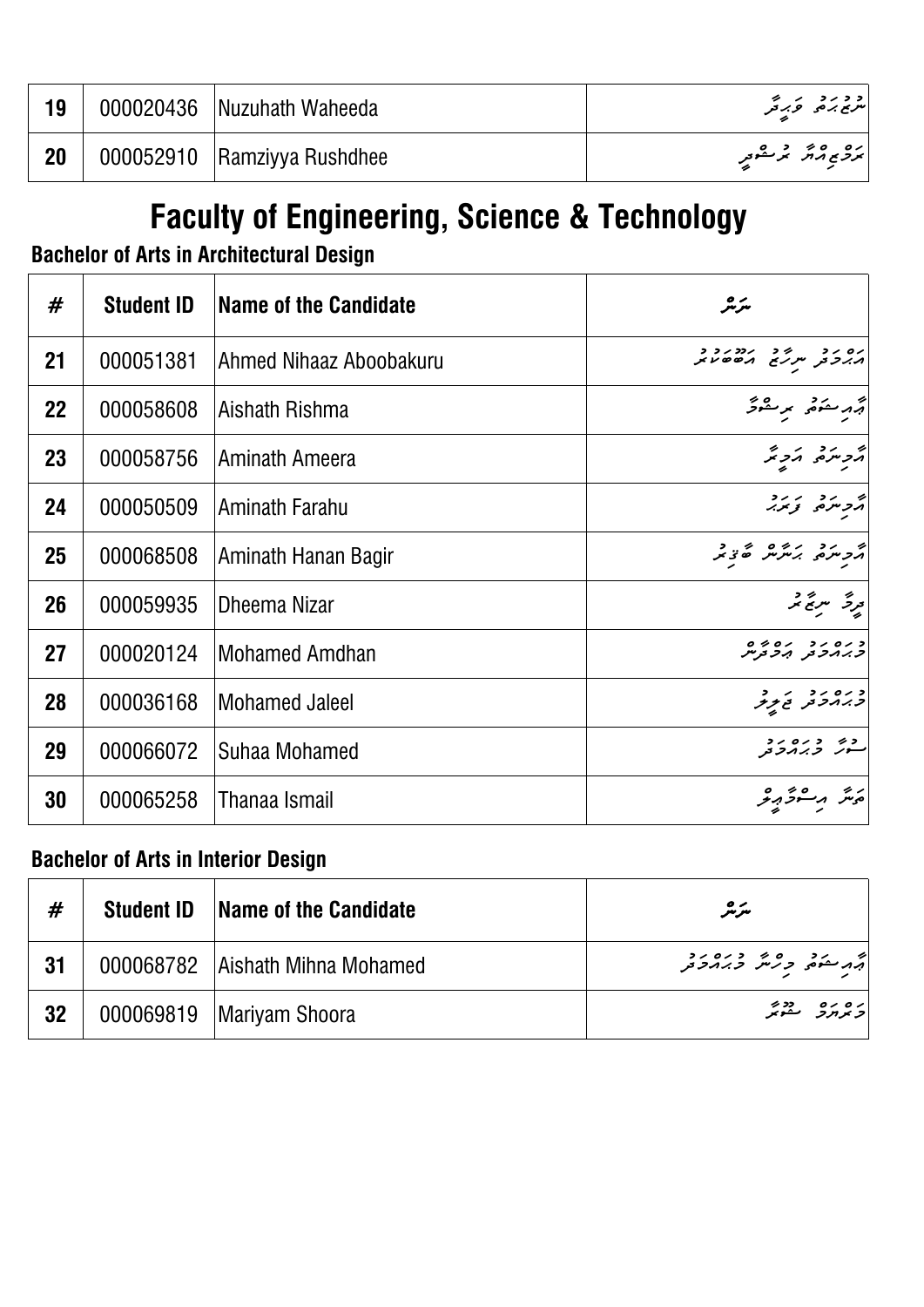| #  | <b>Student ID</b> | <b>Name of the Candidate</b>    | $\bullet\!\!\sim$<br>سرسر                                         |
|----|-------------------|---------------------------------|-------------------------------------------------------------------|
| 33 |                   | 000064241   Mohamed Nafaan Amir | כנסנד נבנים ני ב<br><i>בג</i> ונ <i>בת יינ</i> צו <i>מי ובב</i> ת |

## **Bachelor of Civil Engineering (Honours) (with Distinction Award)**

## **Bachelor of Civil Engineering**

| #  | <b>Student ID</b>    | <b>Name of the Candidate</b> | مترمر          |
|----|----------------------|------------------------------|----------------|
| 34 | 000058600 Haamiz Ali |                              | بروج أبرم      |
| 35 |                      | 000058975   Hussain Shaany   | برستهریش ستمبر |

## **Bachelor of Environmental Management (with Distinction Award)**

| #  | <b>Student ID</b> Name of the Candidate | $\bullet\!\!\sim$<br>سرسر |
|----|-----------------------------------------|---------------------------|
| 36 | 000068720 Hawwa Shiruhana               | رەپ سەدىبە                |

## **Bachelor of Environmental Management**

| #  | <b>Student ID</b> | Name of the Candidate  | سرچر                                               |
|----|-------------------|------------------------|----------------------------------------------------|
| 37 | 000064412         | Aminath Ameera         | أرد سره الأدائر                                    |
| 38 | 000069842         | Daanish Mohamed Ali    |                                                    |
| 39 | 000052728         | <b>Fathimath Rafal</b> | كوه دو دود                                         |
| 40 | 000054960         | Haafizaa Adam          | پر پر پر ده<br>بر <sub>قر</sub> می گرد <i>ر</i>    |
| 41 | 000067006         | Mohamed Khalaf Ilyas   | د ره رو اررد ده ورم<br><i>د برم</i> حتر نرموتر موش |
| 42 | 000034017         | Shimhaz Wafir          | ىموگرىن ئۇ بىر                                     |
| 43 | 000068312         | <b>Yoosuf Suhail</b>   |                                                    |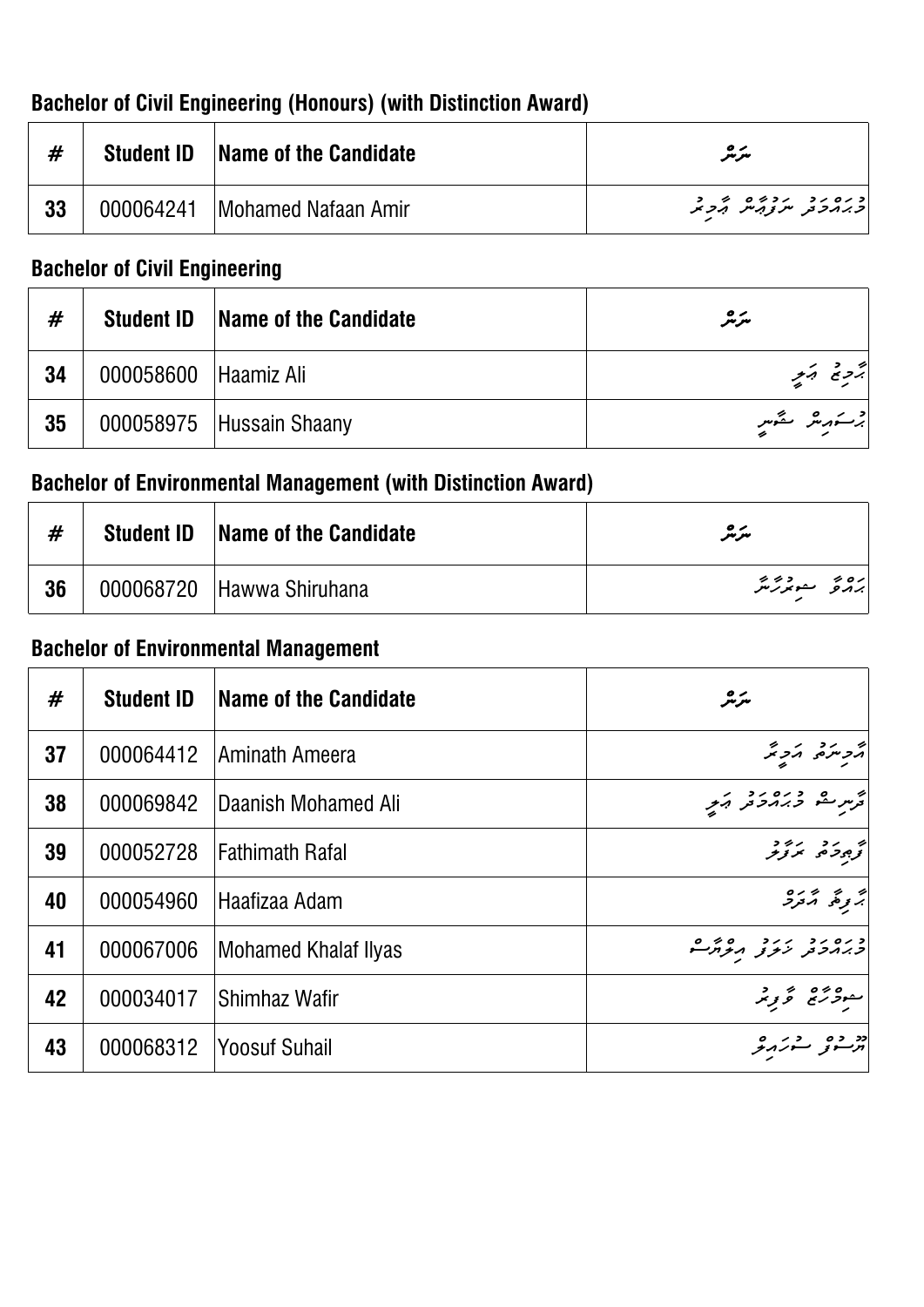## **Bachelor of Information Technology**

| #  | <b>Student ID</b> | Name of the Candidate   | سرمر                                       |
|----|-------------------|-------------------------|--------------------------------------------|
| 44 | 000056864         | Adam Suhail Hussain     | دره در در در به در                         |
| 45 | 000057157         | Mohamed Anif Aboobakuru | כנסנכ מיט מידיני ב<br>  כנמכת הייט מססטת   |
| 46 | 000058586         | Ali Ashraf              | أتهو ترتقونرو                              |
| 47 | 000022036         | Ibrahim Zakariyya       | חשתיכ זיאת הא                              |
| 48 | 000051380         | Ilmraan Hussain         | پروټر سر بر شور سر                         |
| 49 | 000014312         | <b>Mohamed Ali</b>      | د ره ر د د کر د کرد .<br>  د بر بر د کرد . |
| 50 | 000013515         | <b>Mohamed Mihaz</b>    | و ره رو دره<br>د برمرفر برگرم              |

## **Bachelor of Science (Biology) (with Distinction Award)**

| #  | <b>Student ID</b> | Name of the Candidate               | مترمر               |
|----|-------------------|-------------------------------------|---------------------|
| 51 |                   | 000067133   Mohamed Simyaan Shareef | وره دو سود کرد در د |
| 52 |                   | 000070202   Aishath Nafua           | أثهر ستوضح سروجر    |
| 53 | 000069721         | Mariyam Suha                        | ده ده در            |

## **Bachelor of Science (Biology)**

| #  | <b>Student ID</b> | Name of the Candidate          | مرمر                    |
|----|-------------------|--------------------------------|-------------------------|
| 54 | 000064521         | Aishath Humaina                | أقهر سنوه برذ أرمتر     |
| 55 |                   | 000069724   Hawwa Nafuha Niyaz | ره د محمد د مرکز مرکز د |
| 56 | 000069238         | Mariyam Zuha                   | 20 00 00 00             |

## **Bachelor of Science (Chemistry) (with Distinction Award)**

|  | <b>Student ID</b> Name of the Candidate | $\bullet\!\!\sim$<br>مىرىىر |
|--|-----------------------------------------|-----------------------------|
|  | 000063987   Fathimath Reema Ibrahim     |                             |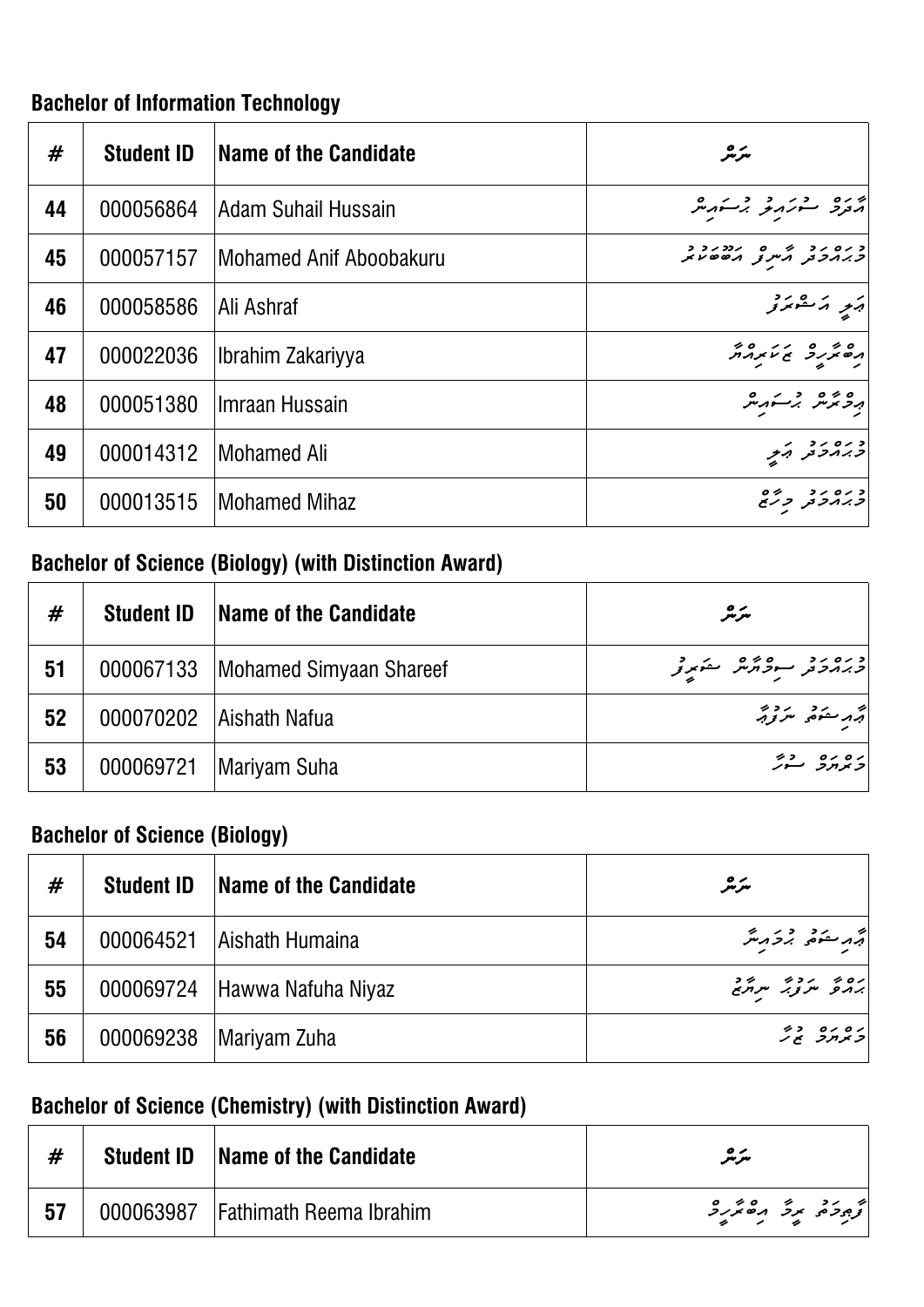## **Bachelor of Science (Physics) (with Distinction Award)**

| $\boldsymbol{\mathbf{\#}}$ | <b>Student ID</b> Name of the Candidate | $\bullet\!\!\sim$<br>سرسر |
|----------------------------|-----------------------------------------|---------------------------|
| 58                         | 000067016 Fathimath Asna                | تح برو بر ه پر            |

#### **Bachelor of Science (Physics)**

| #  | <b>Student ID</b> | <b>Name of the Candidate</b> | $\bullet\!\!\sim$<br>مىرىىر |
|----|-------------------|------------------------------|-----------------------------|
| 59 |                   | 000055158   Aminath Dheena   | أثرد متركز ويتر             |

# **Faculty of Shari'ah and Law**

## **Bachelor of Islamic Studies (with Distinction Award)**

| #  | <b>Student ID</b> | Name of the Candidate    | سرمر                                    |
|----|-------------------|--------------------------|-----------------------------------------|
| 60 | 000068003         | <b>Rauha Ismail</b>      | پرویز ویکشو کردید                       |
| 61 | 000069609         | <b>Adam Ammar</b>        | ה נם נסמר<br>הבקב ההכת                  |
| 62 | 000068463         | Ilfaashaa Moosa Khaleel  | ارتوستر ده بر در ه<br>در ترستر بر در در |
| 63 |                   | 000051357 Fathimath Hana | توجوخه ترتثر                            |

#### **Bachelor of Islamic Studies**

| #  | <b>Student ID</b> | Name of the Candidate      | سرمر                                          |
|----|-------------------|----------------------------|-----------------------------------------------|
| 64 |                   | 000069560   Aishath Yumna  | أقهر منكمي الرحاش                             |
| 65 |                   | 000069514   Mohamed Afrooz | د ره ر د ر د دده<br>  <i>ح بر ۱۰ د و بر</i> ی |
| 66 | 000067587         | Mohamed Sobah              | د ره د د به روه<br>  د بر مرد د برخه بر       |

### **Bachelor of Shari'ah & Law (Honours) - (Second Class, Division 1)**

| #  | <b>Student ID</b> | <b>Name of the Candidate</b>   | مترمگر                               |
|----|-------------------|--------------------------------|--------------------------------------|
| 67 |                   | 000062712   Aminath Nasooha    | انجر برد و بر دوند.<br>  هر د سر سور |
| 68 |                   | 000053395 Ilbrahim Arham Afeef |                                      |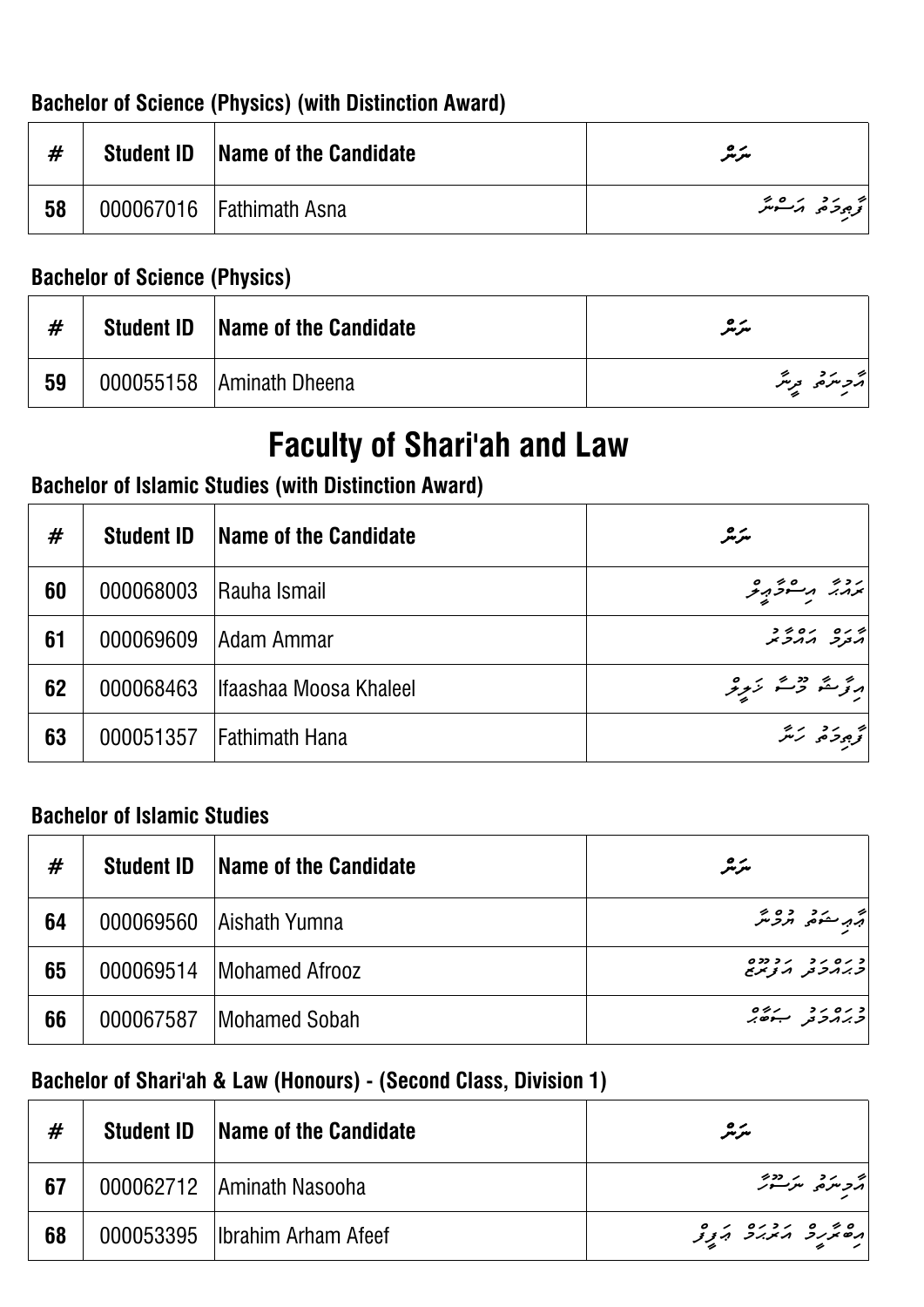| 69 | 000064484 Joozan Khaleel    | دد» ه بزیر و              |
|----|-----------------------------|---------------------------|
| 70 | 000057606   Fathimath Yumna | و ده ده و.<br>ترجوحر مرحس |

# **Bachelor of Shari'ah & Law (Honours) - (Second Class, Division 2)**

| #  | <b>Student ID</b> | <b>Name of the Candidate</b> | سرمر                                                  |
|----|-------------------|------------------------------|-------------------------------------------------------|
| 71 | 000056775         | Ahmedulla Abdul Hadi         | ره رو در ده وه بر<br><i>مدر د</i> ترالله من تربوتر تر |
| 72 | 000065962         | Aishath Ifsha Abdulla        | جُهرِ معَمَدٍ معَرِ محَدٍ جَمَعَهِ اللَّهُ            |
| 73 | 000064118         | Aishath Sahuza               |                                                       |
| 74 | 000060978         | Aishath Suma Ilyas           | جه منده ده مورم.<br>چه منده سرد مورم                  |
| 75 | 000060982         | Aminath Huzaima              | ה בינים גם הב                                         |
| 76 | 000033684         | Aminath Jameel               | جرجر من المحاجز المحر                                 |
| 77 | 000064574         | Aminath Samaa Mohamed        | מ הכנים בנסים<br>הכיתם ייחד בגהדת                     |
| 78 | 000014590         | Asiyath Adila                | تر سووری تر <sub>مری</sub><br>مرسورهی ترمری           |
| 79 | 000064735         | <b>Fathmath Maahidha</b>     | ۇ بەدە ئەر ئە                                         |
| 80 | 000050548         | <b>Fathumath Sharma</b>      | توجود حويدة                                           |
| 81 | 000058662         | Maisa Abdul Wahid            | ز در شه ده ده به د<br>د در شه د ه تربر ور             |
| 82 | 000066077         | Mohamed Misdhadh Meeshaaq    |                                                       |
| 83 | 000060724         | Nadhuwa Ahmed                | ر د د بره ر د<br>سردر و بربر حر                       |
| 84 | 000064796         | Zayana Ahmed                 | גוז ז' גם גב<br>ג'ונית הגבב                           |
| 85 | 000057056         | Mariyam Ibrahim              | ים ים הסתיק                                           |

# **Bachelor of Shari'ah & Law (Honours) (Third Class)**

| #  | <b>Student ID</b> | <b>Name of the Candidate</b>       | سرمر                    |
|----|-------------------|------------------------------------|-------------------------|
| 86 |                   | 000065230   Aishath Raniya Ibrahim | أقهر منوه محمد المستخدر |
| 87 |                   | 000060984   Aminath Azyaa Saeed    |                         |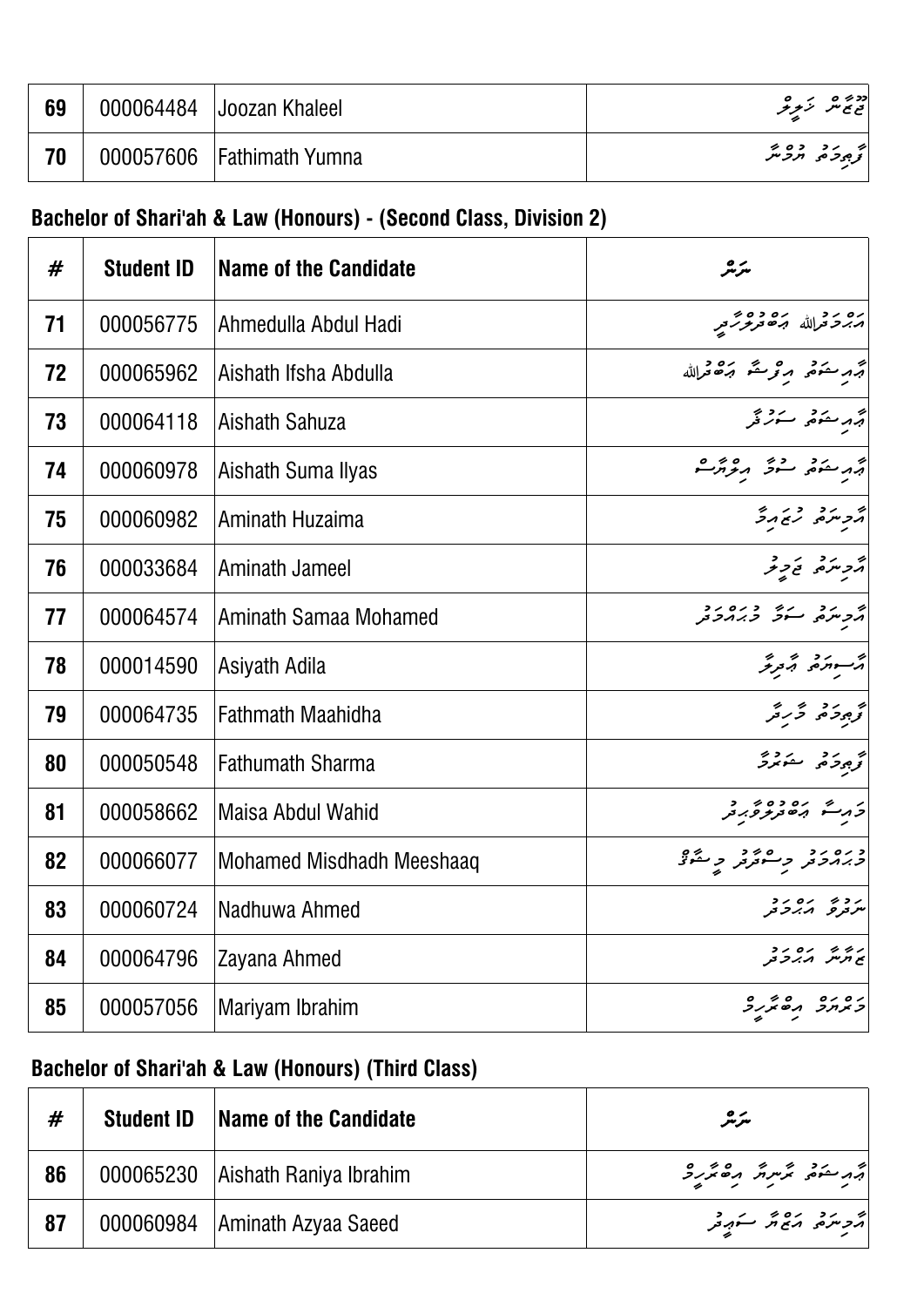| 88 | 000063922   Fathimath Ahudha | به رد ره به<br>گرجود مدبر          |
|----|------------------------------|------------------------------------|
| 89 | 000057261 Fathimath Hamdha   | و ده ده و.<br>گرجود پروتر          |
| 90 | 000060974   Isha Ali Raoof   | أوسقه وكبير بردود                  |
| 91 | 000040706 Hussain Afeef      | جر سەر شەر ئەر ئ <sub>ە</sub> ر ئە |

### **Bachelor of Shari'ah & Law (Ordinary Degree)**

| #  | <b>Student ID</b> | <b>Name of the Candidate</b> | سرمر        |
|----|-------------------|------------------------------|-------------|
| 92 |                   | 000050701 Shaffau Rashad     | پەەم تەرەپر |

#### **Bachelor of Shari'ah & Law (First Class Honours) (with Distinction Award)**

| #  | <b>Student ID</b> | <b>Name of the Candidate</b>           | مترمر                                                                                                                                                                                                                           |
|----|-------------------|----------------------------------------|---------------------------------------------------------------------------------------------------------------------------------------------------------------------------------------------------------------------------------|
| 93 |                   | 000065947   Aishath Nuha Hameed        | و مرکز در در در در در در این کار در در این کار در در این کار در در این کار در در این کار در این کار در این کار<br>مرکز در در این کار در در در این کار در در در در در در در در در در دادن کار در دادن کار در دادن کار در دیگر در |
| 94 |                   | 000058953   Aminath Jeehan Abdul Wahid | و دد و و ده ده ده د<br>مرس و د شر مان د و در د                                                                                                                                                                                  |

#### **Bachelor of Shari'ah & Law (First Class Honours)**

|    | <b>Student ID</b> | <b>Name of the Candidate</b>       | $\bullet\!\!\sim$<br>سرسر                                      |
|----|-------------------|------------------------------------|----------------------------------------------------------------|
| 95 |                   | 000060712   Mariyam Hulma Mashkoor | גם גם כם 4 גם מכב<br><i>כאחר ג<del>נ</del>ר</i> כ <sup>ל</sup> |

## **Bachelor of Shari'ah & Law (Honours) - (Second Class, Division 1) (with Distinction Award)**

| #   | <b>Student ID</b> | Name of the Candidate           | سرچر                                         |
|-----|-------------------|---------------------------------|----------------------------------------------|
| 96  | 000064099         | Aishath Shamma                  | أَبَرْمَ مَشْهُمْ مَسْتَوَمَرَّةً            |
| 97  | 000064480         | <b>Fathimath Shauna Mohamed</b> | انو ده دره دره ده.<br>انوجودهی مشهر در در در |
| 98  | 000065547         | Rifga Ibrahim                   | پروتخ مقدر د                                 |
| 99  | 000066390         | Mariyam Malsa                   | ده ده ده م                                   |
| 100 | 000043676         | Hussain Haleem                  | برستهبش بزبرو                                |
| 101 | 000053973         | Ahmed Thaail                    | ره ر د په ره<br>  پرېر تو پورنځ              |